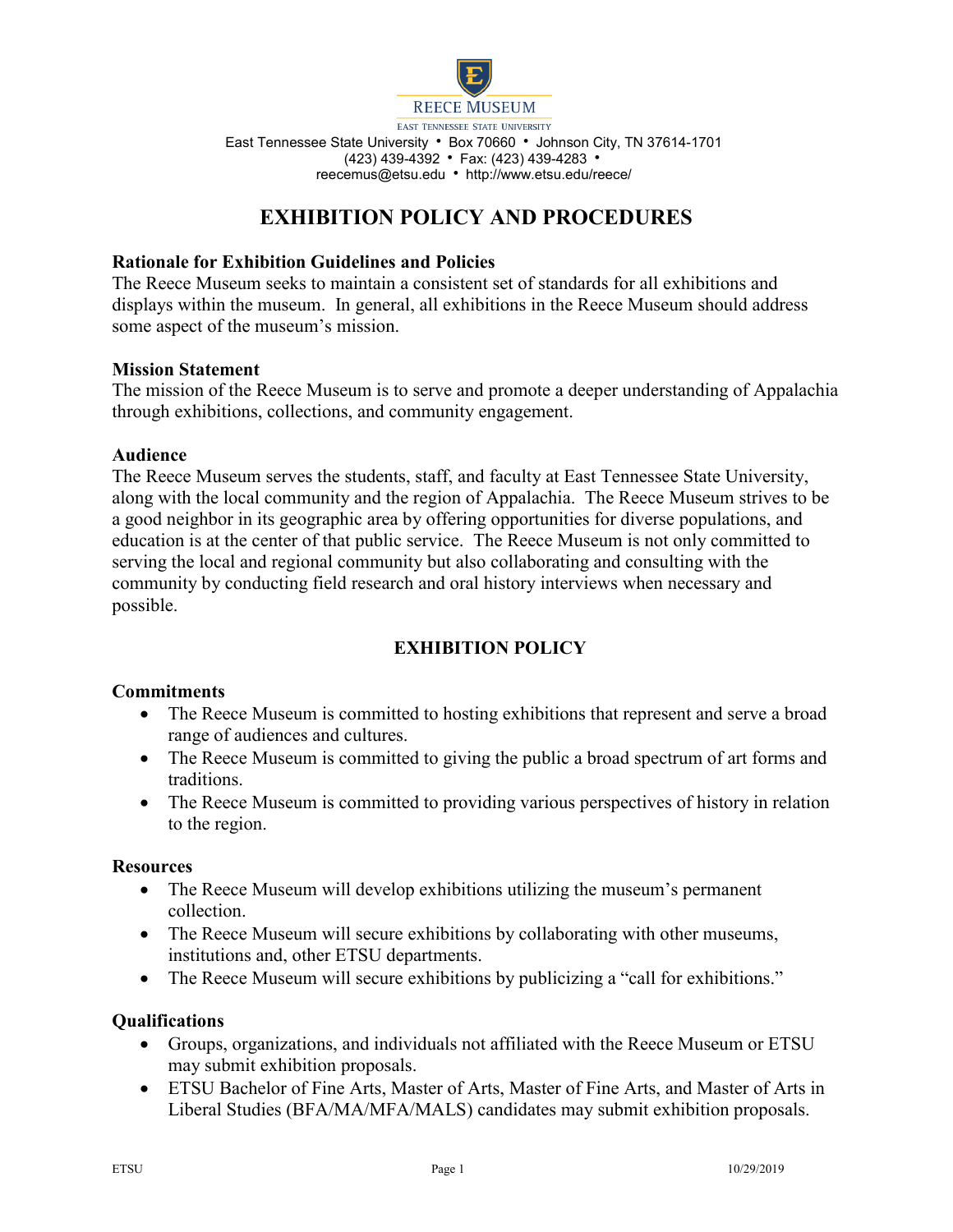

- BFA/MA/MFA/MALS graduate classes seeking to fulfill thesis requirements may submit exhibition proposals.
- ETSU faculty and academic professionals wishing to benefit or enhance their area of study, particular medium, or other academic interests may submit exhibition proposals.

# **Exhibition Stipulations**

- All exhibitions that represent various artists must undergo a juried process to ensure the quality and integrity of the exhibition. Details of the jury process may be discussed with the Reece Museum Director and/or the Exhibition Coordinator.
- The exhibitor, sponsor, or others responsible for an exhibition should be clearly indicated and displayed in some way, (i.e. an acknowledgments panel). All exhibitors not affiliated with the Reece Museum must include a disclaimer (prominently displayed) that states: *Neither the Reece Museum nor East Tennessee State University endorses the content, beliefs, viewpoints or topics of this exhibition, and all content is the responsibility of [the exhibitor].*
- The Reece Museum will not approve exhibitions
	- a. used solely to promote the sale of art or other materials by an individual or group of artists;
	- b. used solely for commercial purposes, or for promotion of events, persons, products, etc.;
	- c. used solely for promoting political candidates or political parties; or
	- d. used solely for promoting religious denominations and doctrines.
- Exhibitions at the Reece Museum must present accurate and appropriate content.
- All art work should be appropriately framed or mounted unless the form or structure calls for alternative display methods.
- Exhibitions should be fully articulated, and explanatory text must be included unless there is a compelling artistic or curatorial reason for not doing so.
- Label content for an exhibition should be clear and easy to read. In general, copies or other facsimiles of actual documents or graphics should be of high quality.
- Exhibition materials must not present a hazard.
- Audio, visuals, etc., must not disrupt the integrity of other exhibitions.
- Although there is limited security inside the Reece Museum, the safety of all items is the responsibility of the exhibitor. The Reece Museum accepts no responsibility for their security, including damage or theft.
- The Reece Museum is not responsible for maintaining structural components of objects or works of art (i.e. if pieces or materials detach from the main object, Reece Museum staff will not conserve or repair the object).
- The Reece Museum reserves the right to reject and/or remove an object from the exhibition based on unstable structure.
- Museum lights are somewhat irreplaceable; museum staff will assist in this part of the exhibit installation.
- The Reece Museum has plaster and lathe walls. Weight is always a consideration.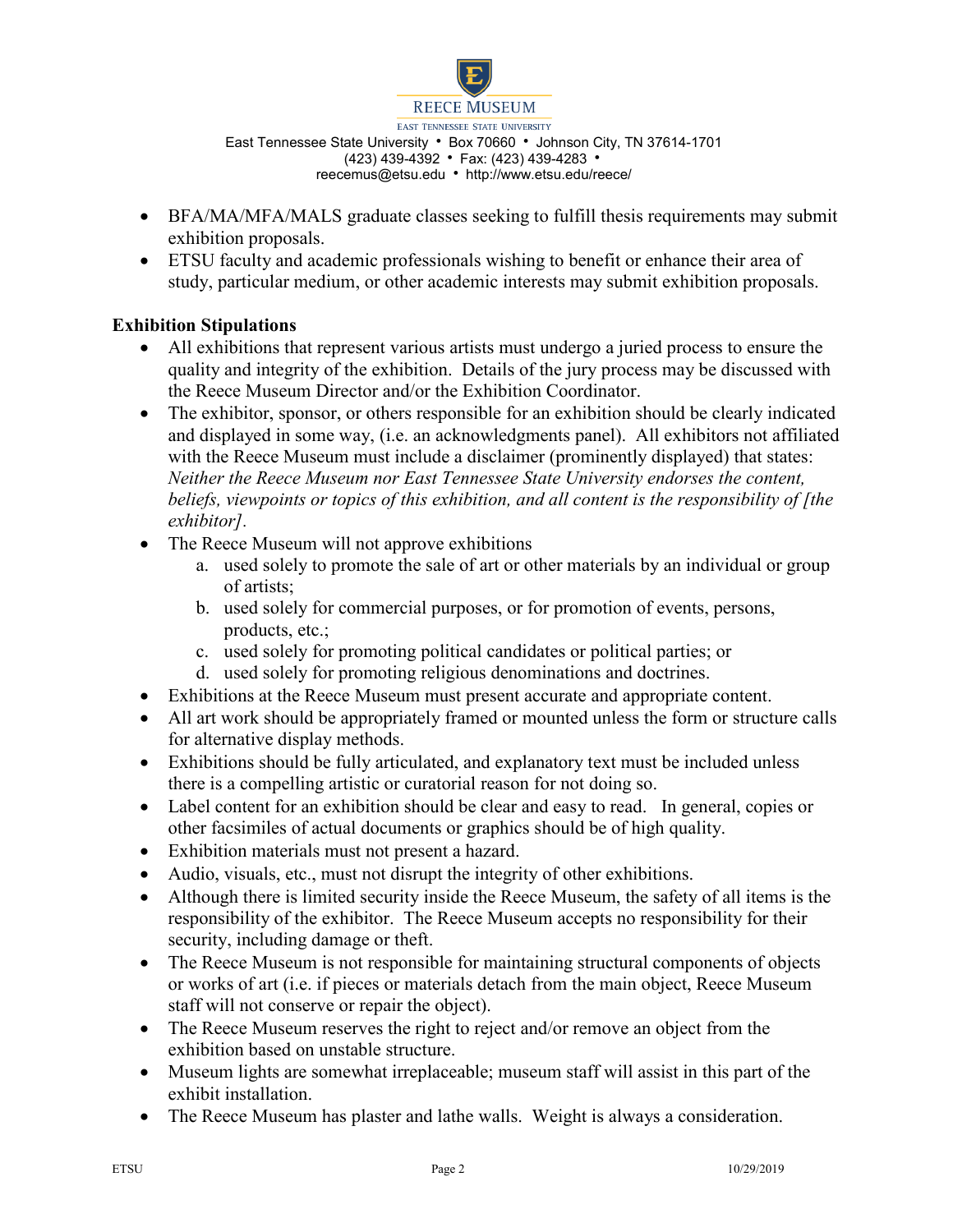

• The use of organic matter in exhibitions is discouraged to prevent pest infestation. Use of organic matter is subject to the approval of the Reece Museum Director and/or the Collections Manager.

### **Exhibition Installation Guidelines and Tips**

- Use fonts that are easy to read. Select font size appropriate for viewing distance.
- Use consistent letter spacing and word spacing.
- Use standard title case for titles of works of art and italicize: *Laughter of the Birds.*
- Do not italicize if the object name/title of a work of art is descriptive: Black-on-black pottery plate*,* Elephant figure.
- Use "ca" for "circa" and "c" for "century." Use the BCE and CE. Use only in early dates when the era might be in doubt.
- Place labels in a consistent location throughout the exhibit.
- Place small items in the front of cases. Do not allow labels in cases to lie flat on case deck. Angle labels at 45 degrees to case deck.
- Make circulation routes within an exhibition accessible. Pathways must be 915 mm (36") wide for one-way traffic. A minimum of 1525 mm (60") is required for two-way routes.

### **Exhibition Label Template and Sample**

Label Template for *Maker Known*

Name for object, date. Made by [Artist's name] (artist's tribal affiliation or culture, life dates). Country, region {in which work was created}. Medium\* (accession number) if applicable

Sample Label for *Maker Known*

Black-on-white pottery jar, ca. 1969. Made by Lucy Lewis (Acoma Pueblo, 1895-1992). New Mexico Clay (1965.34.3)

\*Media: Describe media in the simplest possible terms and in order of prominence of materials. Technique, if it must be mentioned, should be kept as simple as possible (e.g., Stoneware with red-brown slip and ash glaze).

### **EXHIBITION PROCEDURES**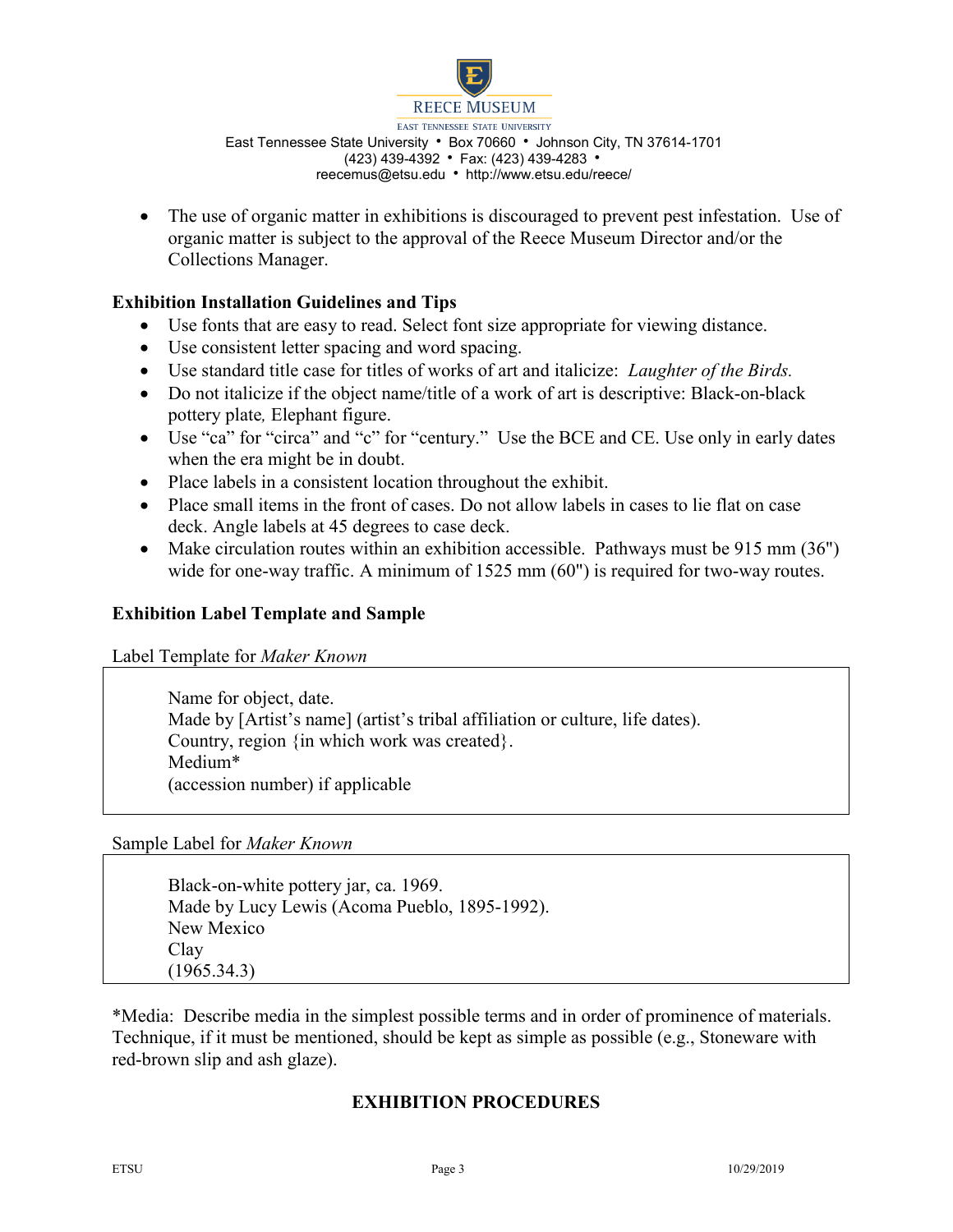

**REECE MUSEUM** 

EAST TENNESSEE STATE UNIVERSITY East Tennessee State University • Box 70660 • Johnson City, TN 37614-1701 (423) 439-4392 • Fax: (423) 439-4283 • reecemus@etsu.edu http://www.etsu.edu/reece/

Exhibitors may submit proposals anytime during the year. To maintain a consistent exhibition calendar, exhibitors should submit proposals at least one year in advance of desired exhibition date. The Reece Museum Exhibition Advisory Committee will review proposals as needed. *MA/MFA/MALS candidates are eligible to submit exhibition proposals only after consultation with the chair of their thesis committee. Candidates must be able to demonstrate to their committee's sufficient progress toward completion of their studies and how their studies complement the Reece Museum's mission, to warrant scheduling the exhibit at the Reece Museum. An exhibit at the Reece Museum is contingent on the exhibit schedule of the museum and approval of the thesis committee, the Reece Museum Director, and the Reece Museum Exhibition Committee.* BFA/*MA/MFA/MALS students should submit requests at least six months in advance.* 

## **Exhibition Proposal Content**

- Include an explanation of how the exhibit complements, enhances, and fulfills the Reece Museum's mission.
- Provide a list of the types of materials to be exhibited, i.e., photographs, illustrations, art or other visual graphics, documents, ephemera, three-dimensional objects. Please attach 5-10 samples (digital photographs, other prints, or representative facsimile) of the work to be exhibited. *If you wish these items returned, please include appropriate selfaddressed and stamped packaging for mailing.*
- Describe the theme, content, time and duration of proposed exhibition and desired exhibition location (gallery).
- List all educational activities and programs included in the exhibition.
- Provide a detailed budget and timeline including tasks and deadlines to be met by exhibitor.
- List any type of visual or media equipment to be used in the exhibit. Note how equipment will be secured and maintained for the exhibit.
- List monetary value of the work to be exhibited and information regarding any insurance policy covering the work or exhibition, if applicable.
- Provide a plan for publicity and media coverage.

### **Exhibition Proposal Process**

- Once a proposal is submitted, the Director of the Reece Museum and/or the Exhibition Coordinator may contact the exhibitor with questions or clarifications.
- The Reece Museum Exhibition Advisory Committee will convene at least once a year or as needed to review proposals.
- The exhibitor will be notified of a decision through written communication (email) from the Exhibition Coordinator.*All decisions are final. Exhibitors should not contact Reece Museum staff regarding proposals that have not been selected. Proposals that have not been selected for exhibition may not be re-submitted.*
- The exhibitor and the Exhibition Coordinator of the Reece Museum will meet and plan deadlines and details of the exhibition, if the proposal is accepted.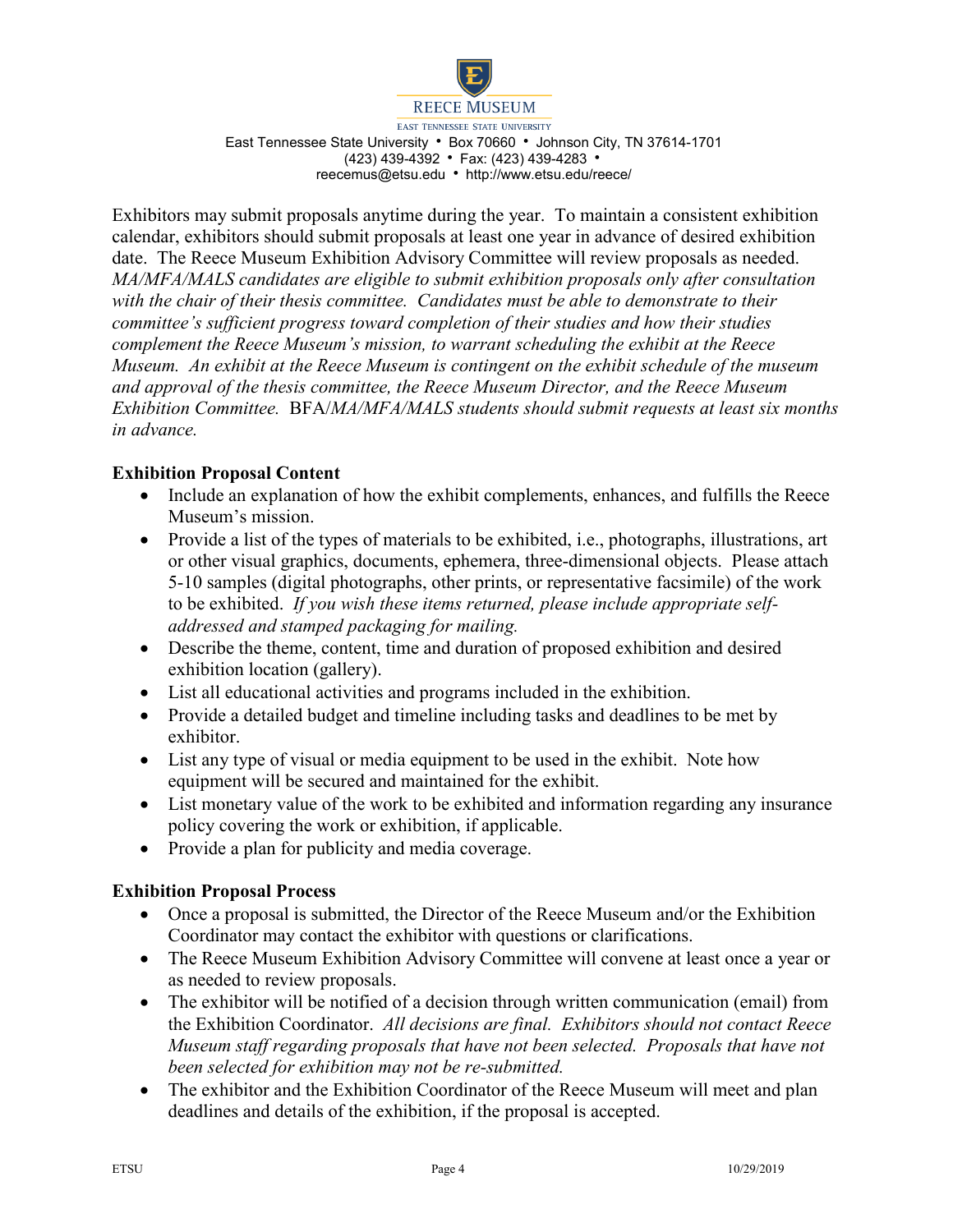

• The exhibitor will sign an Exhibitor Agreement form. *The Reece Museum reserves the right to alter, change the date, or cancel any exhibition if the Exhibitor Agreement is not adhered to.*

## **Exhibition Advisory Committee**

The Exhibition Advisory Committee makes recommendations to the Director and/or Exhibition Coordinator regarding the selection of exhibitions for the upcoming calendar year. The committee is comprised of interdisciplinary ETSU faculty and staff, and at the discretion of the Director, relevant community members. The Director and/or Exhibition Coordinator calls *at least one* committee meeting each calendar year with a *goal of two meetings* per year—one meeting during Spring Semester and one meeting during Fall Semester. At the discretion of the committee, other ETSU faculty, staff, community members, or museum professionals maybe engaged for their expertise.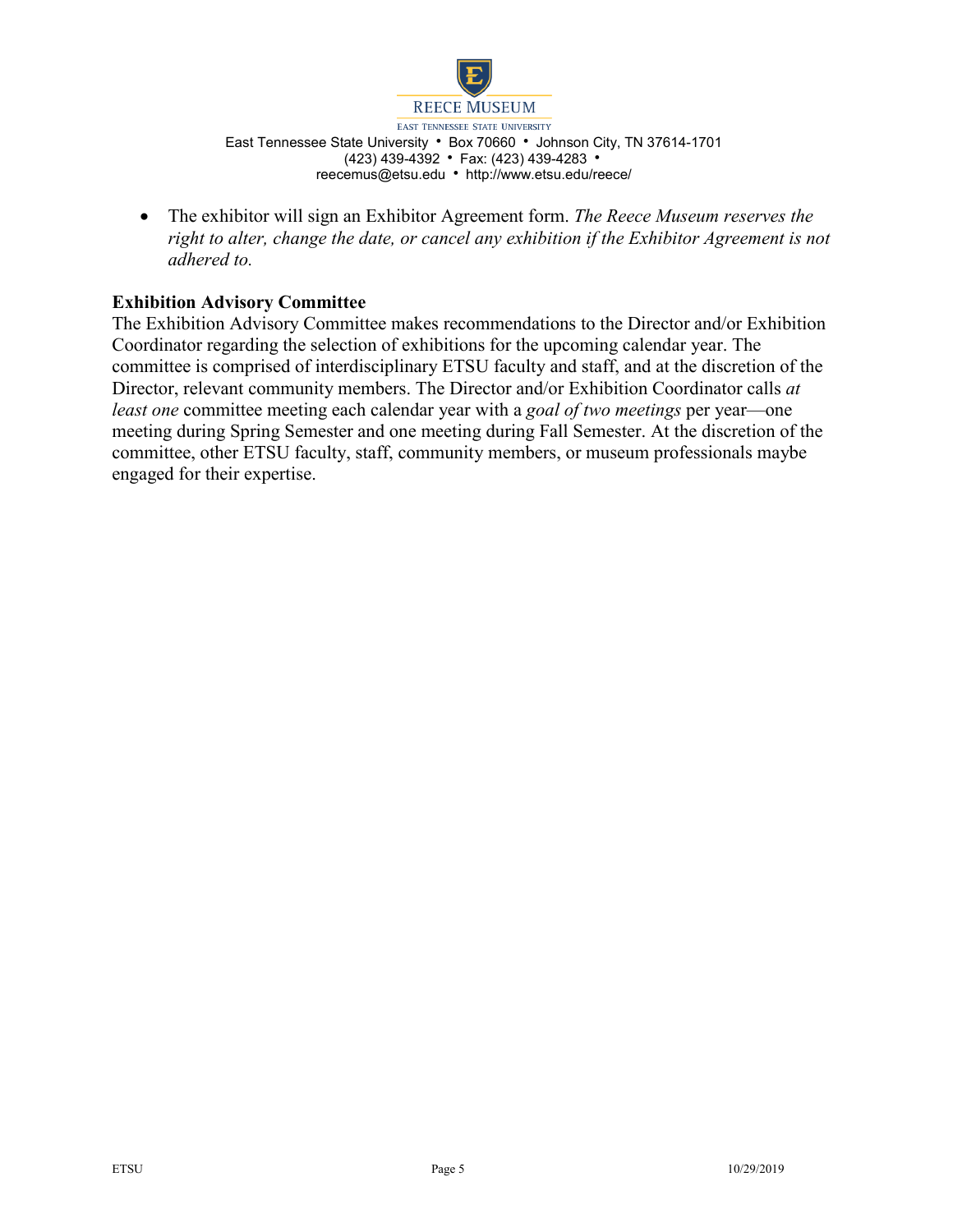

# **EXHIBITION PROPOSAL FORM**

**Please enter the following information and submit to the Director of the Reece Museum.**

| Name/Organization/Department: |  |            |  |  |  |  |
|-------------------------------|--|------------|--|--|--|--|
| Address:                      |  |            |  |  |  |  |
| Contact Person(s):            |  |            |  |  |  |  |
| E-mail:                       |  | Telephone: |  |  |  |  |
| 1. Desired Display Period:    |  |            |  |  |  |  |
| $1st$ Choice From             |  | to         |  |  |  |  |
| 2 <sup>nd</sup> Choice From   |  | to         |  |  |  |  |
| 2. Exhibition Title:          |  |            |  |  |  |  |
|                               |  |            |  |  |  |  |
|                               |  |            |  |  |  |  |

3. Include an explanation of how the exhibit complements, enhances, and fulfills the Reece Museum's mission.

4. Provide a list of the types of materials to be exhibited, i.e., photographs, illustrations, art or other visual graphics, documents, ephemera, three-dimensional objects. Attach 5-10 samples (digital, or other prints, or representative facsimile) of the work to be exhibited. *If you wish these items returned, please include appropriate self-addressed and stamped packaging for mailing.*

*\_\_\_\_\_\_\_\_\_\_\_\_\_\_\_\_\_\_\_\_\_\_\_\_\_\_\_\_\_\_\_\_\_\_\_\_\_\_\_\_\_\_\_\_\_\_\_\_\_\_\_\_\_\_\_\_\_\_\_\_\_\_\_\_\_\_\_\_\_\_\_\_\_\_\_\_\_\_*

\_\_\_\_\_\_\_\_\_\_\_\_\_\_\_\_\_\_\_\_\_\_\_\_\_\_\_\_\_\_\_\_\_\_\_\_\_\_\_\_\_\_\_\_\_\_\_\_\_\_\_\_\_\_\_\_\_\_\_\_\_\_\_\_\_\_\_\_\_\_\_\_\_\_\_\_\_\_

5. Describe the theme, content, time and duration of proposed exhibition and desired exhibition location (gallery).

\_\_\_\_\_\_\_\_\_\_\_\_\_\_\_\_\_\_\_\_\_\_\_\_\_\_\_\_\_\_\_\_\_\_\_\_\_\_\_\_\_\_\_\_\_\_\_\_\_\_\_\_\_\_\_\_\_\_\_\_\_\_\_\_\_\_\_\_\_\_\_\_\_\_\_\_\_\_

\_\_\_\_\_\_\_\_\_\_\_\_\_\_\_\_\_\_\_\_\_\_\_\_\_\_\_\_\_\_\_\_\_\_\_\_\_\_\_\_\_\_\_\_\_\_\_\_\_\_\_\_\_\_\_\_\_\_\_\_\_\_\_\_\_\_\_\_\_\_\_\_\_\_\_\_\_\_

6**.** List here any suggested educational activities and programs included in the exhibition.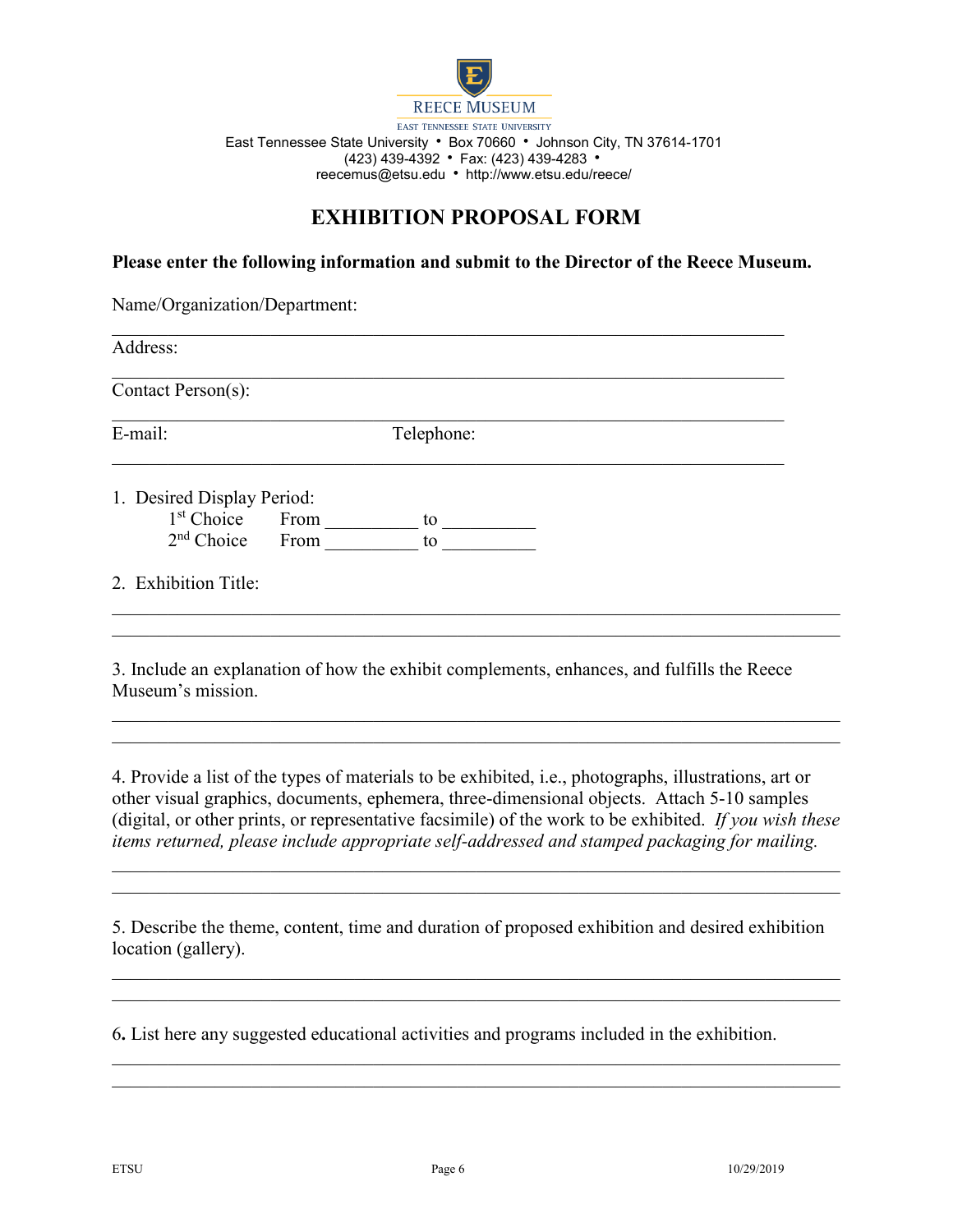

7. Provide a detailed budget and plan for the exhibition.

8. List any type of visual or media equipment to be used in the exhibit. Note how equipment will be secured and maintained for the exhibit.

9. List monetary value of the artwork(s)/ artifact(s) to be exhibited and information regarding any insurance policy covering the work or exhibition, if applicable. Additional page can be added.

10. Provide a plan for publicity and media coverage.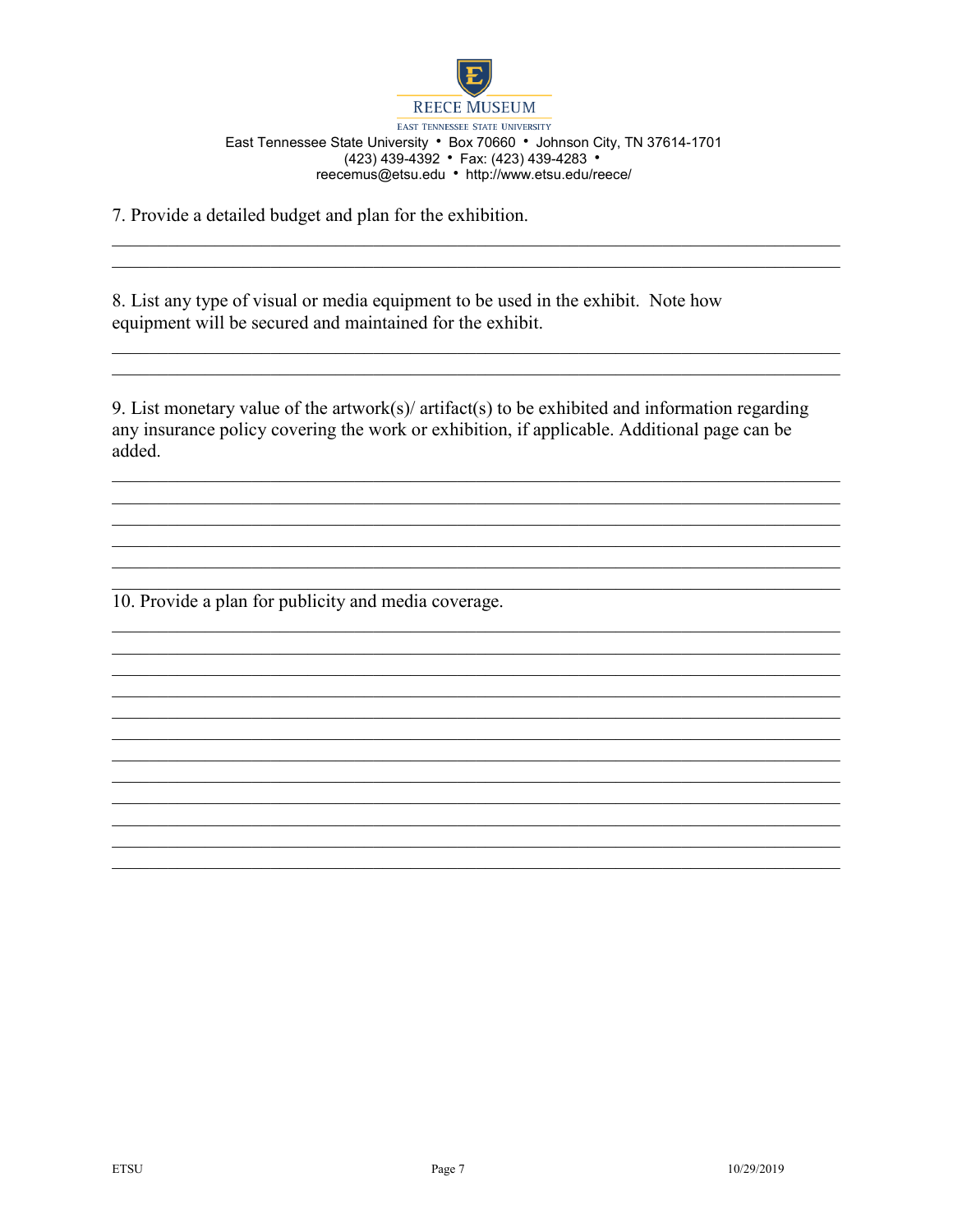

BFA/MA/MFA/MALS Degree candidates, please complete the following agreement:

| <b>MA/MFA/MALS Committee Chair and Candidate Agreement</b>                                                                                                                                                                                                                 |      |  |  |  |  |
|----------------------------------------------------------------------------------------------------------------------------------------------------------------------------------------------------------------------------------------------------------------------------|------|--|--|--|--|
| , BFA/MA/MFA/MALS Committee Chair, have consulted with<br>, and recommend his/her show for the Reece Museum. I<br>Candidate,<br>certify that the content of the exhibition meets the goals of the Reece Museum and that the<br>exhibition adheres to the above guidelines. |      |  |  |  |  |
| BFA/MA/MFA/MALS Committee Chair Signature                                                                                                                                                                                                                                  | Date |  |  |  |  |
| (Print name and sign)                                                                                                                                                                                                                                                      |      |  |  |  |  |
| BFA/MA/MFA/MALS Candidate<br>(Print name and sign)                                                                                                                                                                                                                         | Date |  |  |  |  |

| <b>Reece Museum Exhibition Advisory Committee Use Only</b><br>Approved<br>Not Approved<br>Reason: |      |                               |      |
|---------------------------------------------------------------------------------------------------|------|-------------------------------|------|
| Director                                                                                          | Date | <b>Exhibition Coordinator</b> | Date |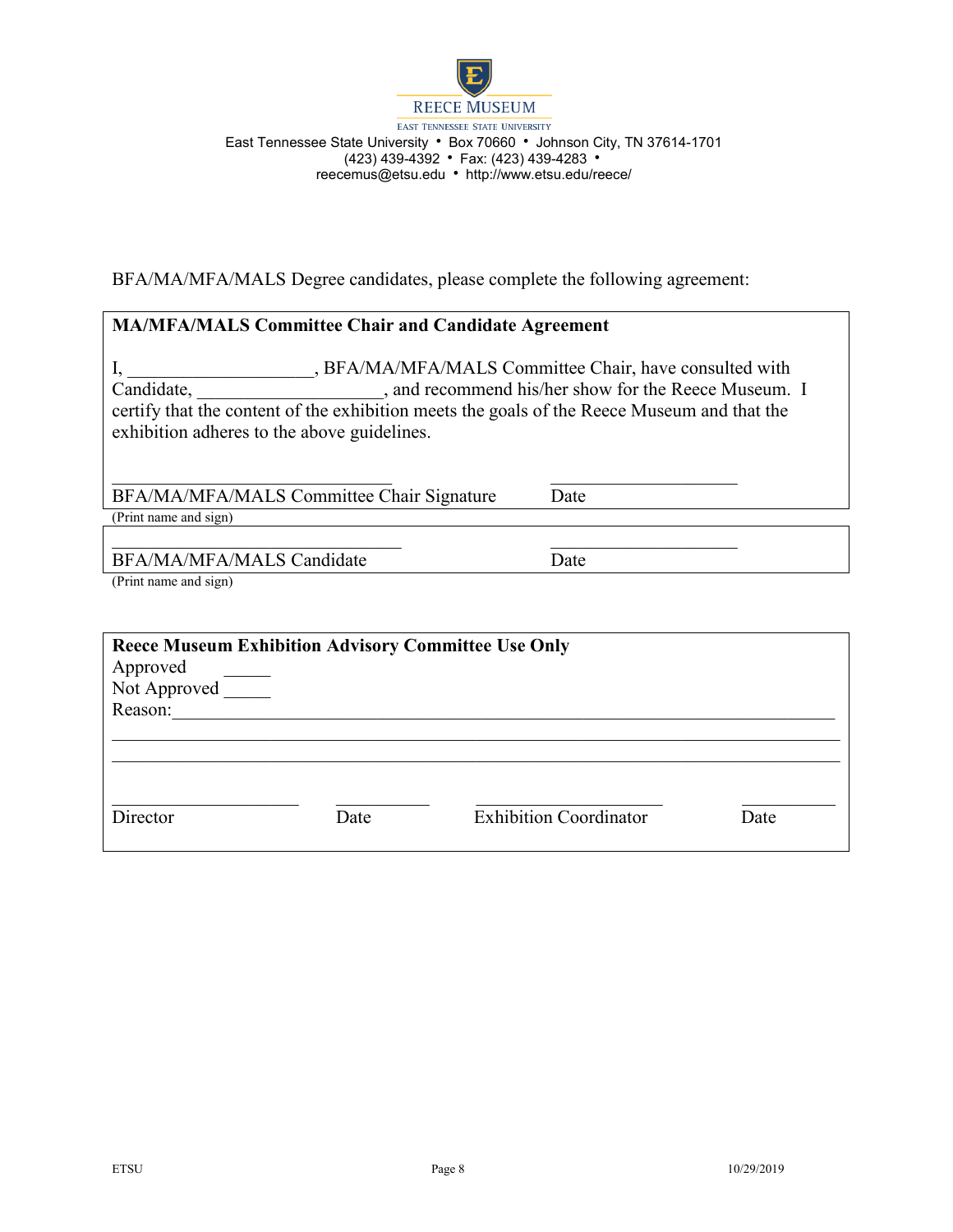

# **EXHIBITOR AGREEMENT**

I have read, understood and agree to abide by and uphold all the rules and policies of the Reece Museum and East Tennessee State University governing the use of the Reece Museum exhibition areas. I understand that failure to do so may result in the alteration of exhibit details, change in exhibit date, cancellation of exhibit, and/or loss of future use of exhibition areas.

I assert that the exhibit described does not include defaming material, material which could lead to a breach of peace, or material which advocates the violation of state or federal criminal laws.

I agree that the Reece Museum and its employees are not responsible for any theft of or damage to any or all of the exhibition or display described within this packet.

 $\mathcal{L}_\text{max} = \mathcal{L}_\text{max} = \mathcal{L}_\text{max} = \mathcal{L}_\text{max} = \mathcal{L}_\text{max} = \mathcal{L}_\text{max} = \mathcal{L}_\text{max} = \mathcal{L}_\text{max} = \mathcal{L}_\text{max} = \mathcal{L}_\text{max} = \mathcal{L}_\text{max} = \mathcal{L}_\text{max} = \mathcal{L}_\text{max} = \mathcal{L}_\text{max} = \mathcal{L}_\text{max} = \mathcal{L}_\text{max} = \mathcal{L}_\text{max} = \mathcal{L}_\text{max} = \mathcal{$ 

 $\mathcal{L}_\text{G}$  , and the contribution of the contribution of the contribution of the contribution of the contribution of the contribution of the contribution of the contribution of the contribution of the contribution of t

 $\mathcal{L}_\text{G}$  , and the contribution of the contribution of the contribution of the contribution of the contribution of the contribution of the contribution of the contribution of the contribution of the contribution of t

 $\mathcal{L}_\text{G}$  , and the contribution of the contribution of the contribution of the contribution of the contribution of the contribution of the contribution of the contribution of the contribution of the contribution of t

 $\mathcal{L}_\text{max} = \mathcal{L}_\text{max} = \mathcal{L}_\text{max} = \mathcal{L}_\text{max} = \mathcal{L}_\text{max} = \mathcal{L}_\text{max} = \mathcal{L}_\text{max} = \mathcal{L}_\text{max} = \mathcal{L}_\text{max} = \mathcal{L}_\text{max} = \mathcal{L}_\text{max} = \mathcal{L}_\text{max} = \mathcal{L}_\text{max} = \mathcal{L}_\text{max} = \mathcal{L}_\text{max} = \mathcal{L}_\text{max} = \mathcal{L}_\text{max} = \mathcal{L}_\text{max} = \mathcal{$ 

| Exhibitor Signature(s): | Date: |
|-------------------------|-------|
| (Print name and sign)   |       |

Name of Exhibitor(s) and/or Department:

Position:

Address:

Phone number: E-mail:

**All decisions on exhibition proposals are final**. **Candidates should not contact Reece Museum staff regarding proposals that have not been selected. Proposals that have not been selected for exhibition may not be re-submitted.**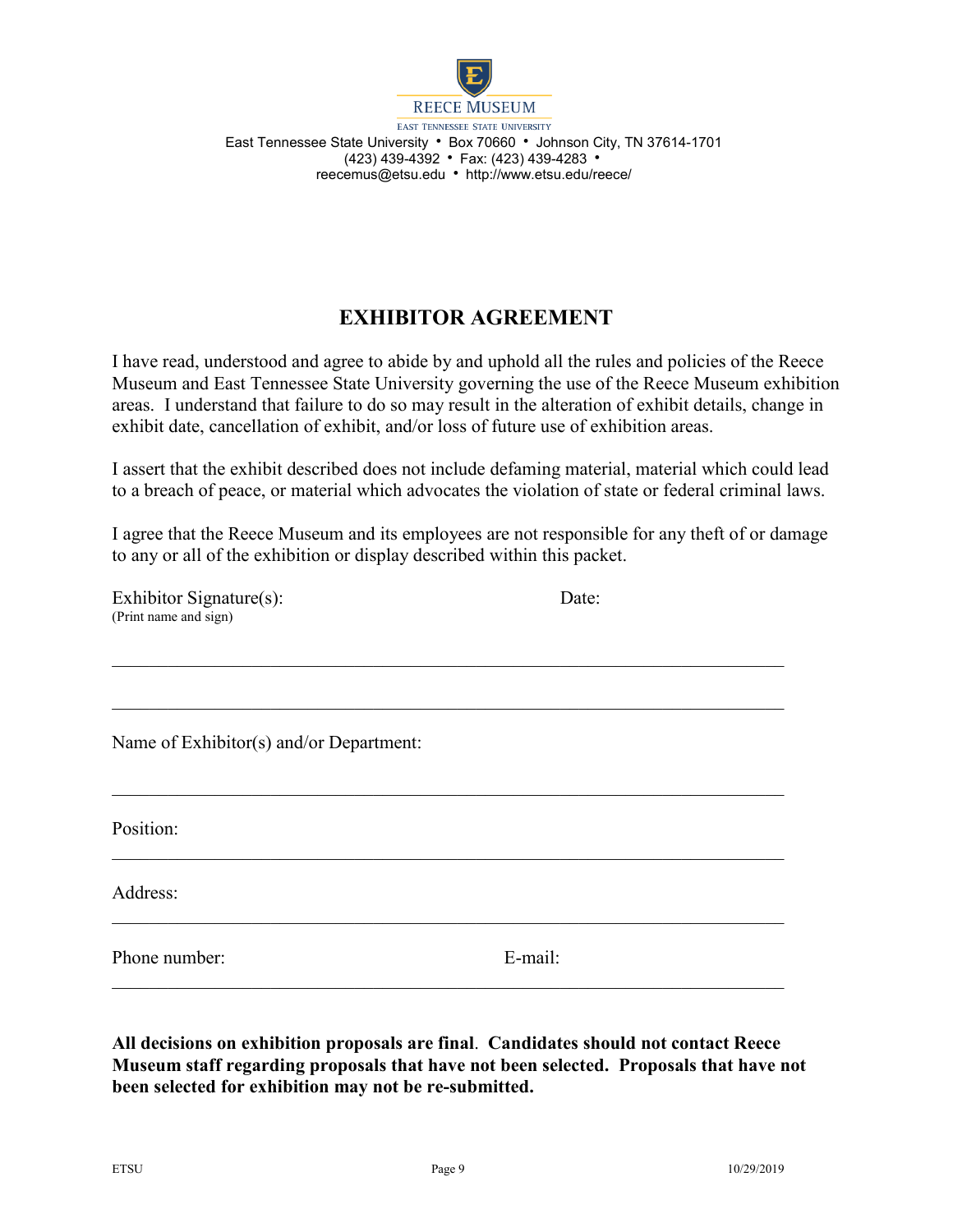

# **CHECK LIST OF RESPONSIBILITIES AND TASKS TO BE COMPLETED BY EXHIBITOR**

### **Proposal**

- Review the Reece Museum's *Exhibition Policy and Procedures*.
- Complete the *Exhibition Proposal* and turn in to the Reece Museum Director and/or the Exhibition Coordinator
- $\Box$  After approval, meet with the Reece Museum Director to discuss planning, responsibilities, and due dates for the exhibition.

### **Research, Text, and Graphics**

- $\Box$  Complete all research.
- $\Box$  Obtain any copyrights or photo reproductions for exhibition purposes.

### **Announcement Card, Post Card, or Invitation**

- $\Box$  Design announcement card. Announcement card may require an ETSU number, the Reece Museum's return address, phone number, e-mail, and website information (East Tennessee State University – Reece Museum – Box 70660 – Johnson City, TN 37614-  $1701 - 423.439.4392 -$  [reecemus@etsu.edu](mailto:reecemus@etsu.edu) - www.etsu.edu/reece/).
- $\Box$  Announcement card design is approved by Reece Museum Director.
- $\Box$  Announcement card is approved by ETSU University Relations and has been assigned the state required ETSU number (ETSU Students do not need University Press approval or an ETSU.
- $\Box$  Contact ETSU University Relations at 423-439-4317 or visit www.etsu.edu/univrela/printing.php
- $\Box$  Announcement card is printed.
- $\Box$  Announcement card is mailed/ electronically dispersed

#### **Publicity**

- $\Box$  Submit images of art work or exhibition material on CD, flash drive or via dropbox to the Reece Museum. Images must be suitable for posting on the museum's website. These items should be submitted to the Reece Museum Exhibition Coordinator at least six months prior to opening. Images should be in jpg format.
- $\Box$  Write a press release. Examples of press releases are available from the Reece Museum Exhibition Coordinator.
- $\Box$  Press release is approved by the Reece Museum Director.
- $\Box$  Press release is submitted to and approved by University Relations.
- $\Box$  Flyers related to the exhibit are approved by the Reece Museum Director.
- $\Box$  Flyers related to the exhibit are approved by University Press and have been assigned an ETSU number.
- $\Box$  Campus-wide e-mail announcements related to the exhibition are approved by the Reece Museum Director.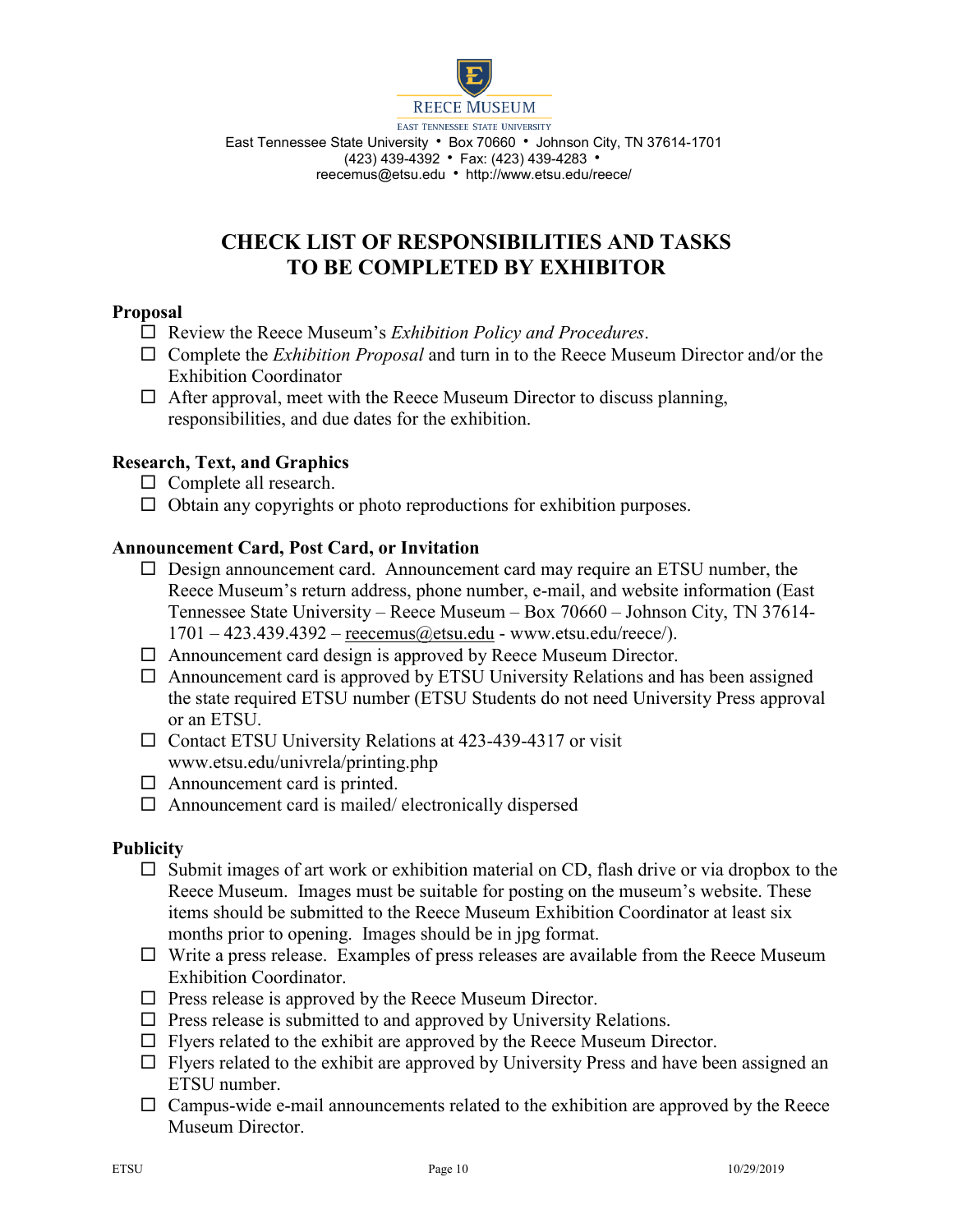

 $\Box$  Campus-wide e-mail announcements related to the exhibition are approved by the Vice President of Academic Affairs Office. (The Administrative Assistant or Office Manager in the VP's office will then send the e-mail announcement to the Office of Information Technology for distribution).

## **Gallery/Museum Signage**

- $\Box$  Text for labels is written which adheres to Reece Museum exhibition installation guidelines and tips.
- Labels are produced. *Please schedule time to work at the Reece Museum to produce labels, if necessary.*
- $\Box$  Labels are installed.

## **Brochure/ Catalog (Not required)**

- $\Box$  Draft of brochure/ catalog is completed and submitted to the Reece Museum Director for approval. *Brochures / catalog and handouts for visitors can be made available at the entrance of the exhibition or at the front desk. Brochures/ catalog generally contain the artist's statement, price list (if applicable), exhibit title, and exhibit dates. Examples of past brochures are available from the Reece Museum secretary.*
- $\Box$  Draft of brochure/ catalog is submitted to University Relations for proofing and assignment of the state required ETSU number.
- $\Box$  Brochure/ catalog is printed and delivered to the museum.

### **Installation**

- $\Box$  Schedule an installation date with Exhibition Coordinator.
- $\Box$  Discuss installation standards and limitations with the Reece Museum Exhibition Coordinator. Large, heavy, non-traditional installation pieces should be discussed in the *Exhibition Proposal*. *The Reece Museum Director makes the final decision regarding whether pieces are suitable, safe, and secure enough to be displayed in the museum.*
- $\Box$  Purchase all necessary framing and installation hardware unless provided by Reece Museum.
- $\Box$  Install exhibition.

### **Equipment and Maintenance**

- $\Box$  All media equipment and exhibition furniture are reserved.
- $\Box$  Develop a plan for equipment maintenance that your exhibit may require.

### **Reception**

 $\Box$  Plan, implement, and pay for reception (unless the Reece Museum agrees to provide funds for a reception.) *Use of Museum Space Request Form for all events is filled out and submitted to the Reece Museum Director. Use of Museum Space Request Forms are subject to approval by the Reece Museum Director. All events must take place during normal gallery operating hours. The Reece Museum is obligated to use the campus food service. Purchases from campus food services must be submitted two weeks prior to*